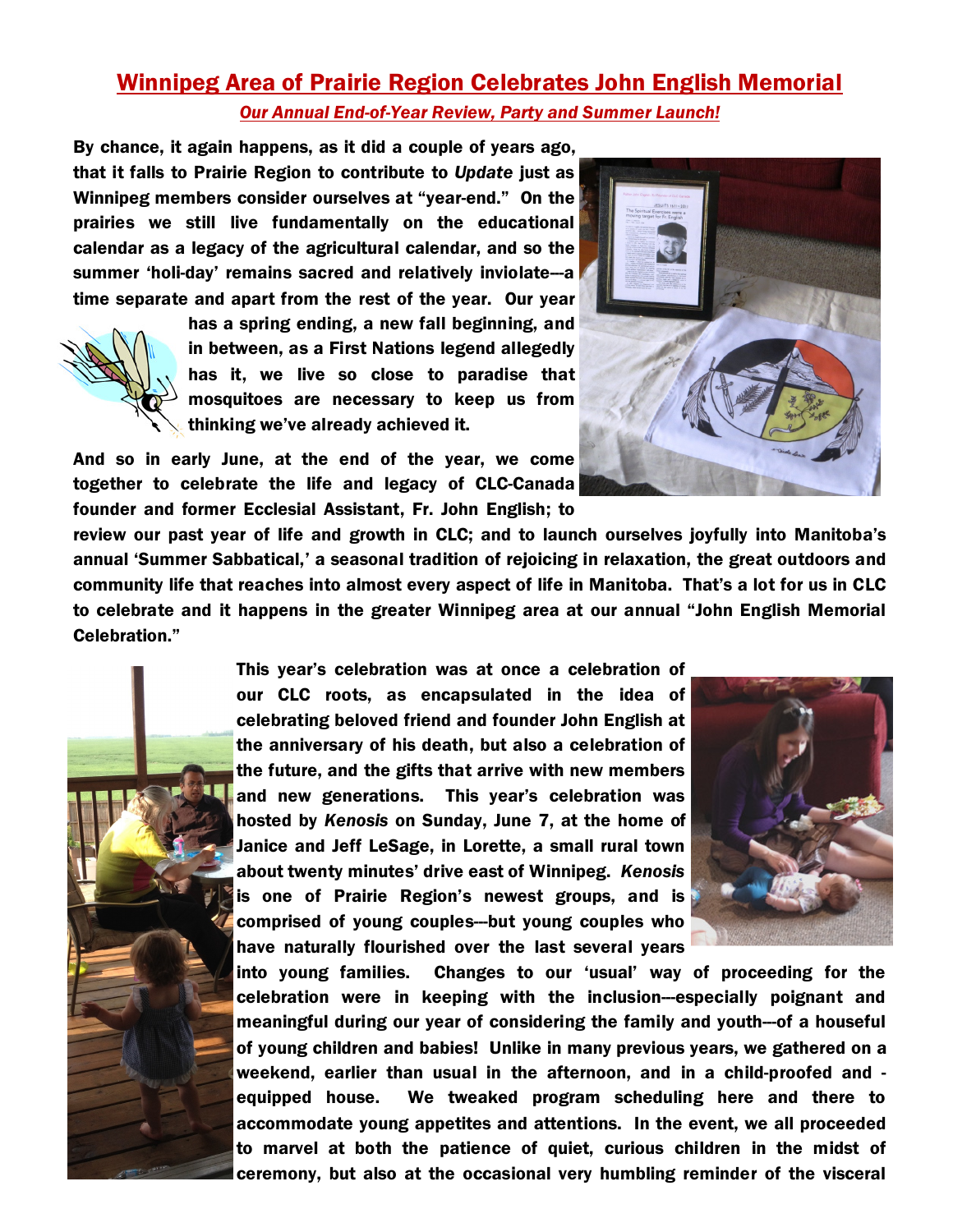strength and surge of life and its fundamental priorities, when quiet was now and then (angelically!) broken.



Once again this year we were joined by our Regional Ecclesial Assistant, Fr. Charles Pottie-Paté, who travelled to us from Calgary, and opened our afternoon by celebrating the Eucharist with us. On the Feast of *Corpus Christi*, Fr. Charles made the connection between the Old Testament Covenant of God with his People, the New Covenant proclaimed by Christ, and our own acts of commitment to Christ, including our Commitments to CLC. As a finale to the brief homily, members were encouraged to share about what their Commitment to CLC has meant to them in the past year. The sharing was remarkably rich and honest, deepening community and resonating with the presence of Christ among us. We ended by renewing Permanent and Temporary Commitments to CLC. Nature provided counterpoint and perhaps even commentary to our celebration, as a typical prairie thunderstorm accompanied our service with punctuation and emphasis of sound and light.

As always after our spiritual, eucharistic meal with each other, we also savoured together a very corporeal meal, with delicious main dishes provided by the host group, and salads, vegetables and desserts contributed by other groups. Just before dessert, members paid tribute in speech and gifts to long-time member Mariette Ternowski, and her husband Arnold, who are moving to B.C. to be closer to their children and grandchildren, and revel in their commitments and connections to

family. Mariette's many years of relationship and service in CLC and the Ignatian family were noted: years as a friend, as a group guide, as a spiritual director, as our Regional Rep on General Council, as our most recent Regional Treasurer, and so much more. Arnold was also honoured for his role as helpmeet to Mariette and friend to the region, but most specifically for his role as co-treasurer with Mariette



in the past years. Arnold is a professional accountant, and his volunteer role as accounting expert in support of Mariette's *de jure* role of Regional Treasurer has led to the region's becoming much stronger financially and our gradually moving towards members having a much better